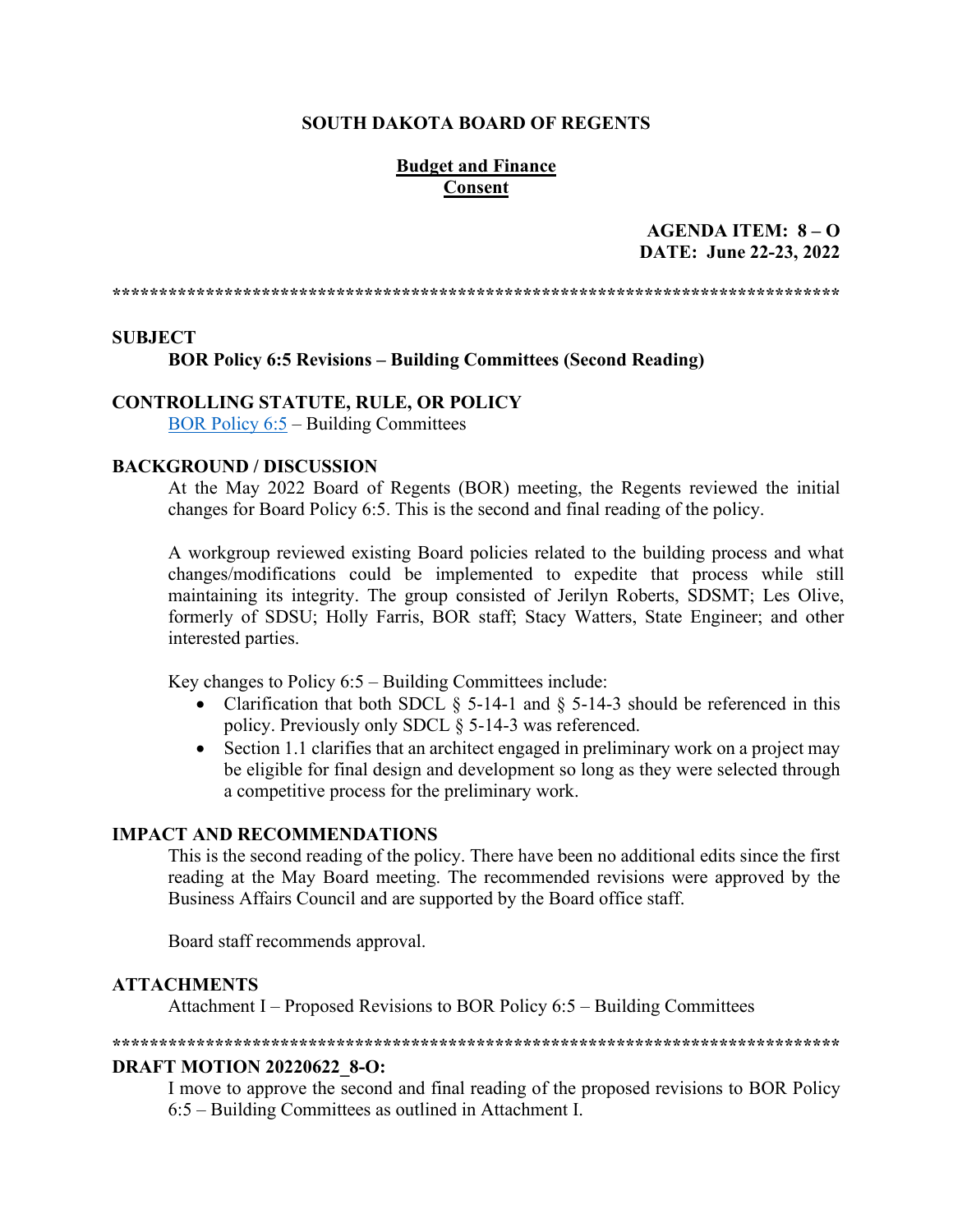# **SOUTH DAKOTA BOARD OF REGENTS**

# **Policy Manual**

# **SUBJECT:** Building Committees

# **NUMBER:** 6:5

# **A. PURPOSE**

To identify the makeup of a building committee, when a committee is required, and the responsibilities of the building committee.

# **B. DEFINITIONS**

**1. Capital Improvement:** Any new construction, addition, renovation, remodeling, or maintenance and repair project that has a total project cost of \$5.0M or more, including all related phases, shall be classified as a capital improvement (SDCL 5-14-3). All new construction or any addition beyond mechanical space, regardless of building size or total project cost, will be considered a capital improvement. (SDCL 5-14-1 and 5-14-3). Any repair, rebuilding, renovation, alteration or construction project, that has a cost of \$5.0M or more, including all related phases, shall be classified as a capital improvement. (SDCL 5-14-3)

# **C. POLICY**

The Board will appoint a Building Committee for each capital improvement project at the various schools and institutions in the System. The committee shall be appointed by the President of the Board and shall consist of the Executive Director who shall chair the committee, the president or superintendent of the institution or school, a Regent, and the State Engineer.

## **1. Committee Responsibilities**

The building committee shall assume the following responsibilities:

1.1. The building committee shall interview and select architects for the purpose of developing and designing capital improvements facilities. Architects may be contracted for two phases: 1) the program plan development, if a formal A/E engagement is deemed necessary for this phase, and 2) the final design of the project. All A/E engagements relative to capital improvements, whether done by the institution, their Foundation, or a related entity, must go through a Building Committee. Any A/E firm that works on a master plan which includes specific designs or floor plans for buildings, in which the A/E firm was engaged by an institution, their Foundation, or a related entity but not selected by a competitive